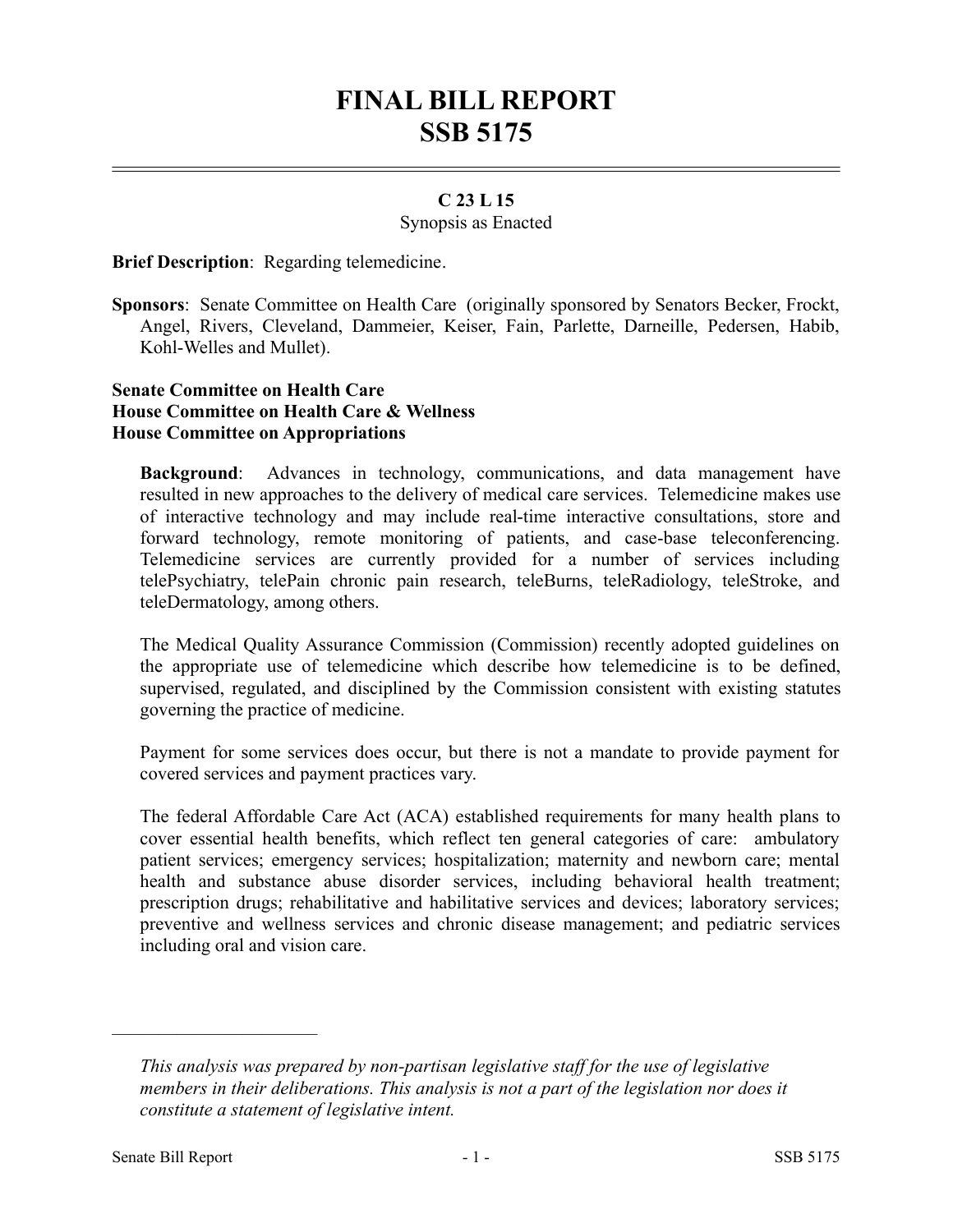**Summary:** Health insurance carriers, including health plans offered to state employees and Medicaid managed care plan enrollees, must reimburse a provider for a health care service delivered through telemedicine or store and forward technology if:

- the plan provides coverage of the health care service when provided in person;
- the health care service is medically necessary; and
- the health care service is a service recognized as an essential health benefit under the ACA.

Telemedicine means the delivery of health care services through the use of interactive audio and video technology, permitting real-time communication between the patient and the provider for medical diagnosis, consultation, or treatment. It does not include the use of audio-only telephone, facsimile, or email. Store and forward technology means the asynchronous transmission of a covered person's medical information from an originating site to the health care provider at a distant site which results in medical diagnosis and management of the covered person.

If the service is provided through store and forward technology there must be an associated office visit between the covered person and the referring health care provider. Reimbursement of store and forward technology is available only for those covered services specified in the negotiated agreement between the health plan and health care provider.

An originating site for a telemedicine service includes a hospital, rural health clinic, federally qualified health center, physician's or other health care provider's office, community mental health center, skilled nursing facility, or renal dialysis center except an independent renal dialysis center. The originating site means the physical location of a patient receiving health services through telemedicine. The distant site means the site where the provider is located when the service is provided through telemedicine.

An originating site may charge a facility fee for infrastructure and preparation of the patient. Reimbursement must be subject to a negotiated agreement between the originating site and the health plan. A distant site or any other site not listed may not charge a facility fee.

The health plan may not distinguish between originating sites that are rural and urban in providing coverage. The health plan may apply utilization review, prior authorization, deductible, copayment, or coinsurance requirements that are applicable to a comparable health care service provided in person.

An originating site hospital may rely on a distant site hospital's decision to grant or renew clinical privileges of the physician if the originating site hospital obtains reasonable assurances that the following provisions are met:

- the distant site hospital providing the telemedicine services in a Medicareparticipating hospital;
- any physician providing telemedicine services at the distant site will be fully privileged to provide such services at the distant site hospital;
- any physician providing telemedicine services will hold and maintain a valid license to perform such services issued or recognized by the state of Washington; and